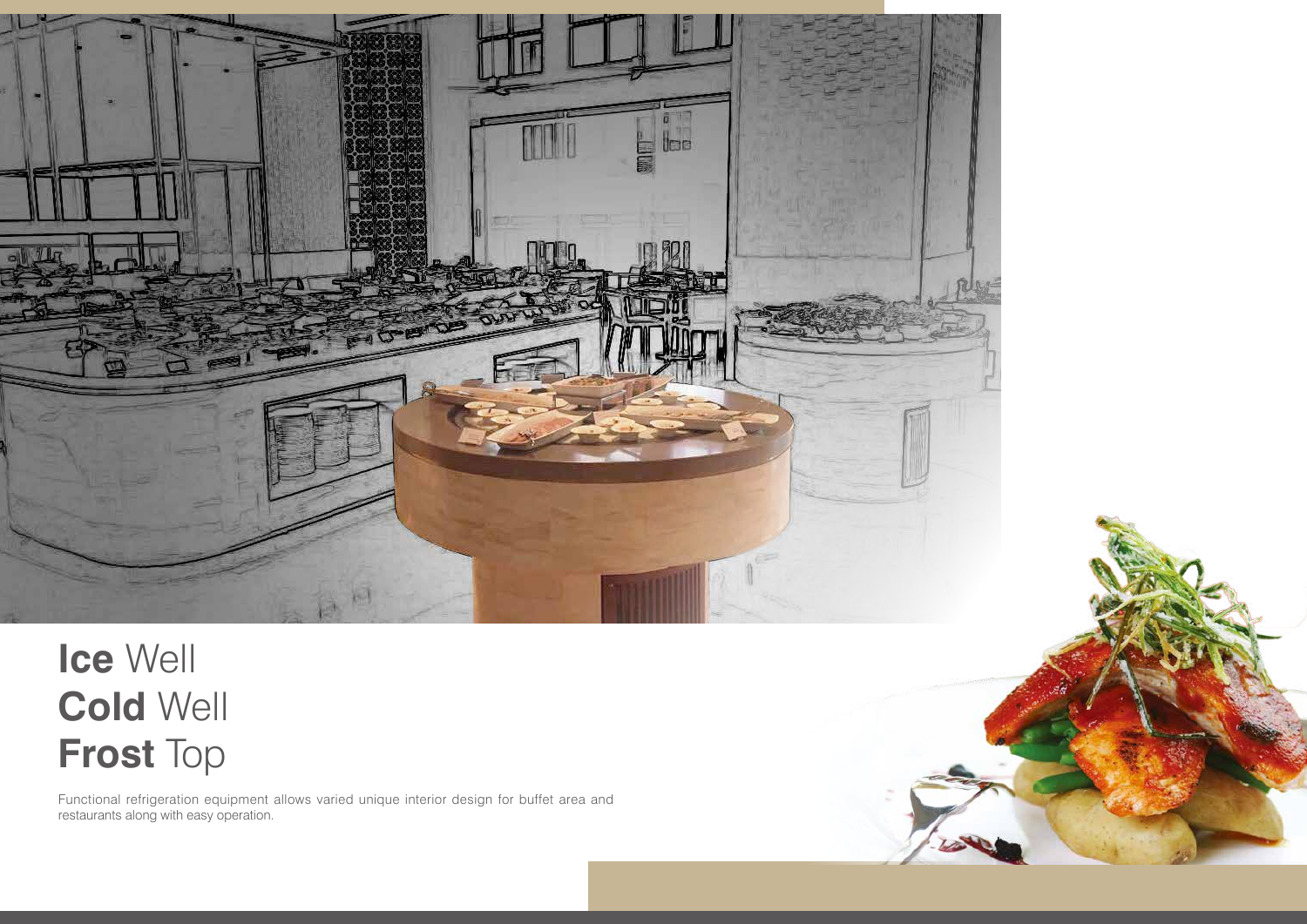| <b>Model</b>      | <b>External Dim. (mm)</b>          |  |
|-------------------|------------------------------------|--|
| IW-900.600        | 900x600x800H (incl. 600Hmm stand)  |  |
| IW-1200.600       | 1200x600x800H (incl. 600Hmm stand) |  |
| IW-1500.600       | 1500x600x800H (incl. 600Hmm stand) |  |
| CW-900.600(H180)  | 900x600x800H (incl. 400Hmm stand)  |  |
| CW-900.600(H230)  | 900x600x850H (incl. 400Hmm stand)  |  |
| CW-1200.600(H180) | 1200x600x800H (incl. 400Hmm stand) |  |
| CW-1200.600(H230) | 1200x600x850H (incl. 400Hmm stand) |  |
| CW-1500.600(H180) | 1500x600x800H (incl. 400Hmm stand) |  |
| CW-1500.600(H230) | 1500x600x850H (incl. 400Hmm stand) |  |
| FT-900.450        | 900x450x566H (incl. 466Hmm stand)  |  |
| FT-900.600        | 900x600x566H (incl. 466Hmm stand)  |  |
| FT-1200.450       | 1200x450x566H (incl. 466Hmm stand) |  |
| FT-1200.600       | 1200x600x566H (incl. 466Hmm stand) |  |
| FT-1500.450       | 1500x450x566H (incl. 466Hmm stand) |  |
| FT-1500.600       | 1500x600x566H (incl. 466Hmm stand) |  |
|                   |                                    |  |

## $\overline{\text{CW}}$ -900.600 (H180)

| 1 Model                               | IW (Ice Well)<br>CW (Cold Well)<br>FT (Frost Top) |
|---------------------------------------|---------------------------------------------------|
| 2 Width                               | 900 (900mm), 1200 (1200mm), 1500 (1500mm)         |
| <b>3</b> Depth                        | 450 (450mm), 600 (600mm)                          |
| 4 Internal Height<br>(cold well only) | H180 (180mm), H230 (230mm)                        |



**I**ce **W**ell (25ømm drainage) **C**old **W**ell (19ømm drainage) **F**rost **T**op (19ømm drainage)

(Ambient temperature requested : 23°C)

Frost Top



Cold Well

| <b>Temperature</b><br>Range (°C) |  |
|----------------------------------|--|
| Ice Well<br>ŦŹ<br>10             |  |
| <b>Cold Well</b><br>15<br>9      |  |
| <b>Frost Top</b><br>6            |  |
|                                  |  |

\* Custom-made size is available

(Images are remote type, standard models are self-contained with stand)